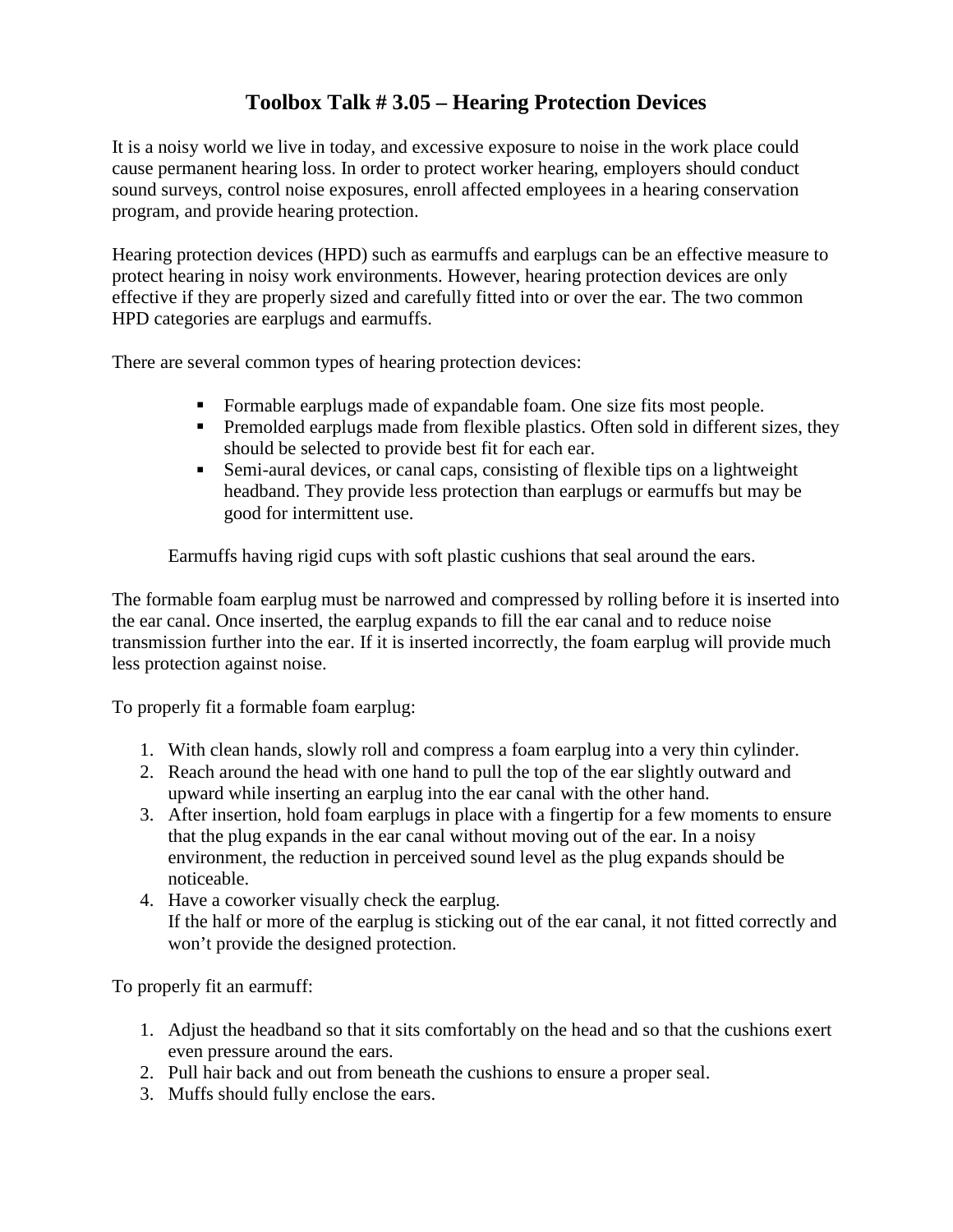Employees may express concern about the potential for HPDs, particularly earplugs, to cause ear infections. Precautions that can be taken involve the cleanliness of HPDs. Hands should be clean before rolling foam earplugs. If feasible, disposable earplugs should be discarded after each use. If reused, earplugs should be washed with warm water and soap and allowed to dry thoroughly before reuse.

In many worksites, keeping hands clean may not be feasible. Preformed earplugs often come with a plastic stick at the outer end. This type of earplug allows for insertion and removal without touching the part of the earplug that enters the ear.

Earmuffs are less likely than earplugs to contribute to ear infections. However, earmuff cushions should be periodically wiped or washed clean. Workers who experience multiple ear infections with earplugs should wear earmuffs. Workers should let employers know which HPDs are best for them to wear, and feedback from workers should be considered in purchasing HPDs. Employers' and employees' working together to select HPDs increases the likelihood that HPDs are worn when needed to protect against hearing loss.